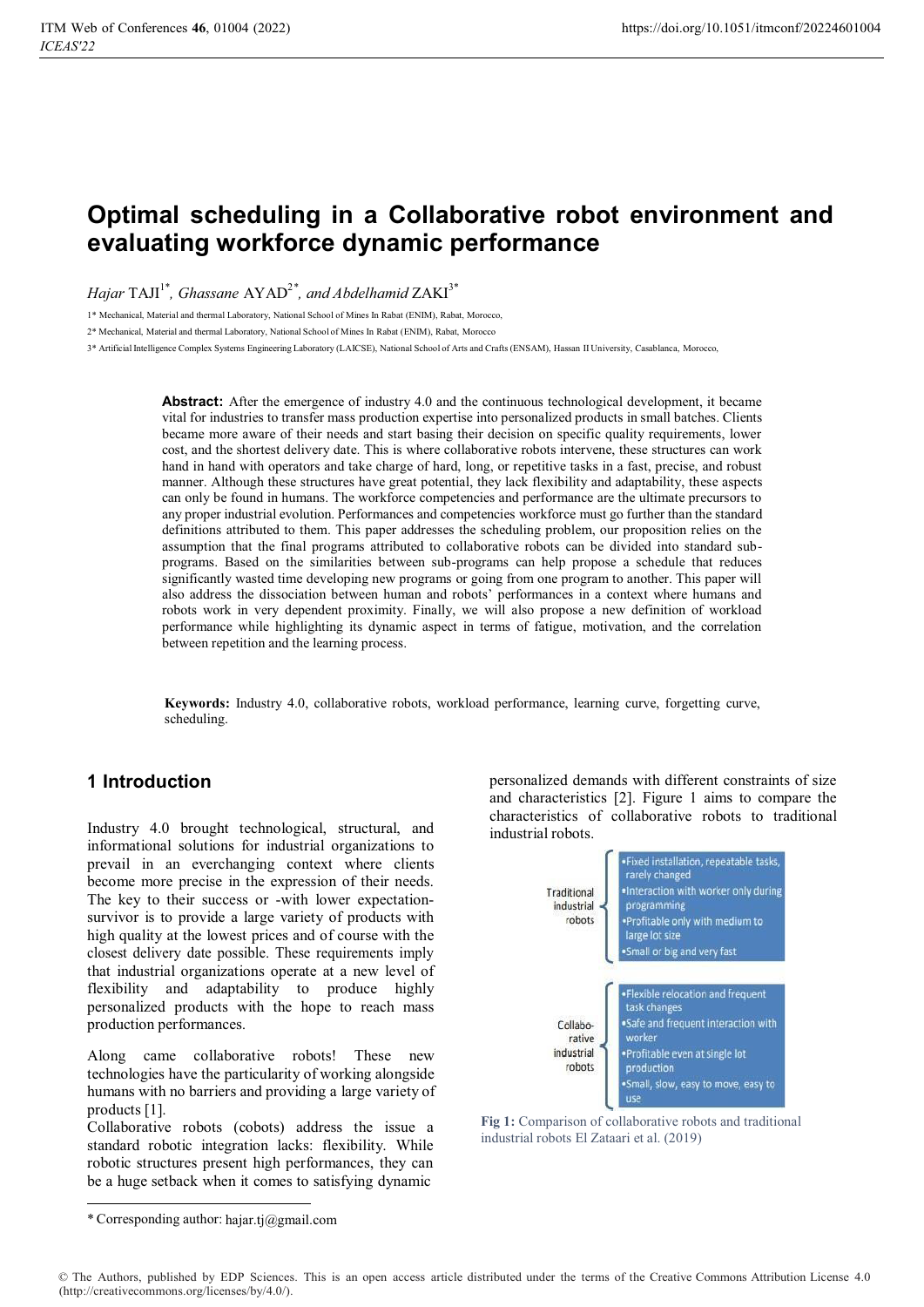A structure prone to Human-Robot Interaction can benefit from the advantages of both collaborative robotics systems and human competencies: in other words, the flexibility and adaptability of operators are keys to orienting collaborative robots into the right course of action. Once it is done, optimal performances can be reached due to the precision of the Cobot. Structure[3]. It becomes abundantly clear that the definition of an operator's performance improves drastically from a very standard comprehension into a larger scope of skills. This will imply that scheduling becomes a highly complex issue since operator's performances can vary from one operator to another and products are highly variable as well.

This paper is organized into three main sections. The first one will assess the context of the study we will review the current state of the art and emphasize the issues of scheduling in a collaborative robot's environment. The next sections address three issues: the scheduling issue, the dissociation between human and robots' performances, and finally the operator's performance formulation. Finally, we will discuss this proposition and conclude.

# **2 Context of the study**

In a job shop manufacturing system, a collaborative environment, real-time data utilization, and adaptative structures are the future of smart manufacturing. The robotic structure must gain more agility and flexibility to keep up with the highly changing and personalized demand, this can only be accomplished with collaborative robots working in high proximity and alliance with skilled operators [4]. The job shop floor becomes an ecosystem of human and collaborative robots exhibiting a highly dynamic, flexible, and adaptative behavior to meet the customers' needs in the shortest deadline at the lowest price possible [5].

The difficult part of implementing collaborative robots is the modulization of human-robot interaction. When robots and humans are highly dependent, the notion of performance can only be attributed to both of them [1]. The teaching or programming part of the robots can be very long or tiring and moving from one program to another can be frustrating [6]. Therefore, the scheduling problem becomes more difficult to resolve.

#### **2.1 Scheduling issues**

In a job shop standard environment, the versatility of operators offers the possibility of conducting a large variety of products, the scheduling problem can be resolved while using software equipped to propose the planning that will respect all deadlines and ensure an optimal resources utilization.

In the context of industry 4.0, the variety of products is not only more pronounced, but the deadline becomes shorter and the batch sizes are extremely variable. The

expectations of clients are rising since they are aware of the technological evolution.

The scheduling problem becomes more and more difficult to solve in a collaborative environment context for three reasons:

- - The first one can relay the time needed to transfer from one product to another, changing completely the setting, the program configuration, the program itself, or in some cases readjusting the manufacturing system in additive manufacturing.
- - The second one is in high correlation with the operator's performance: the collaborative robot is based on the ability of a machine and skilled operators to work hand in hand with no interruption, although the machine performance can be calculated, the task that requires both human and machine synergy cannot be guaranteed.
- - The high variety of products increases significantly the number of maneuvers the operators must learn to be qualified as versatile.

AI solutions such as deep reinforcement learning and fuzzy logic Genetic algorithm for Cobots assignment have been considered also to solve the scheduling problem in an assembly job shop structure with collaborative robots [7] [8].

Many studies have been conducted to resolve such a complicated problem, based on CPS technologies, the focus can be on real-time data to figure out the shop floor status and ensure a common cloud platform to get access to real information to make informed decisions, although this proposition can be promising, it assumes a specific sensors and actuators, powerful processing system and highly efficient security system since any breach can be fatal to the whole structure [5]. In [3], the role of humans as supervisors and co-workers combine with learning by demonstration can lead to a proactive planning system based on Digital Human Modelling (DHMs), this proposition represents the disadvantage that operators might feel irritated while demonstrating a task to robots, it also addresses the issue of tasks and not scheduling several tasks simultaneously, where supervisor must divide their attention to several robotic structures, it lacks also a proper distinction between tasks that are to be made by human and task to allocate to robots. A programming supporting system can be of use to assist humans in their task execution [9].

#### *2.1.1 Workload performances in the industry 4.0*

A review treating the subject of Industry 4.0 evolution stresses the existence of an obvious gap regarding Human Resources Management. A big variety of subjects field lacks innovation and research: the definition of skilled workload has extended to managerial skills, such as decision, programming skills, and technological expertise [10].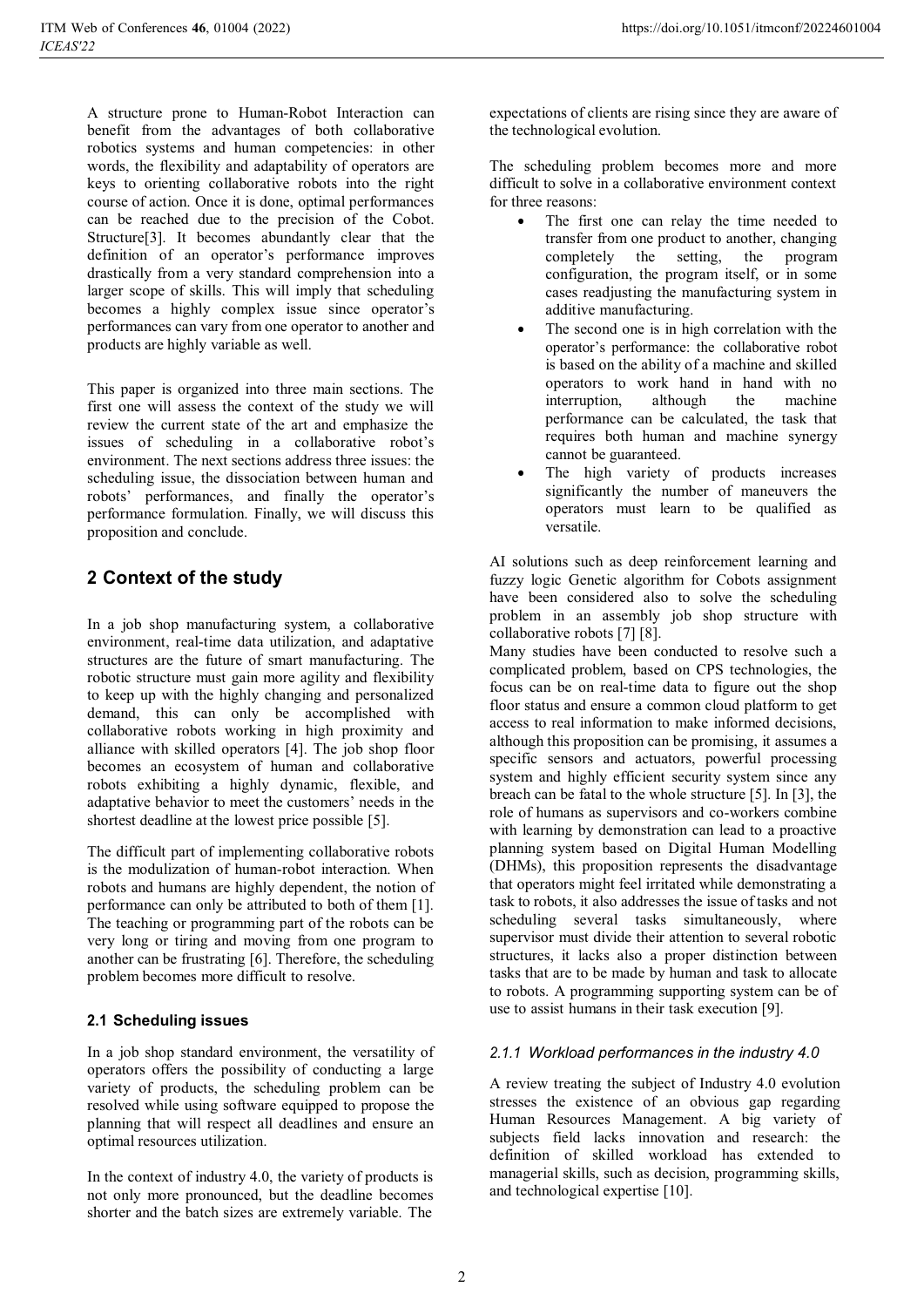Although programming might not be for everyone, however a well-configurated interface with real-time data combined with proper training and the accurate presentation of its advantages can highly motivate operators to incorporate the changes in the structure without fear of losing their position [11] [12].

As an efficient training program is a key to performance enhancement, many studies propose a framework for growing the workload competencies, learning factories emerge [13], reward augmentation, and a repair explanation framework proposes a reinforcement learning to access the right degree of performance [6], cross-training can enhance significantly human performances while strengthening the operator's trust in the robots [14]. Knowledge management is also a subject of study since the new competencies required of Industry 4.0 deepen the presence of tacit data and personalized skills, the proper training must address also the proper way to pass the proper knowledge to the proper operators in the best and fastest way possible.

To sum up, there are four categories of competencies operators 4.0 must acquire:

- $\bullet$  Technical competencies such as media skills, IT and security skills, and coding skills.
- - Methodological competencies such as decision and research skills problem solving, entrepreneurial thinking, conflict-solving, and creativity
- $\bullet$  Social competencies such as language, communication, and networking skills; leadership skills, teamwork, and transfer of knowledge
- $\bullet$  Personal competencies like flexibility, compliance, ambiguity tolerance, and the ability to work under pressure. [15]

#### *2.1.2 The dynamic aspect of performance in the industry 4.0*

In a standard job shop structure, operators are required to master, to a satisfying level several tasks. Performances can relate to three main aspects:

- Work performance: this means respecting the standard time of execution

- Execution quality: which aims to meet the customer's precise quality needs

- Consumption ratio: which means to have a minimum waste in terms of raw material used for production.

When we face a scheduling issue, we must propose a human resource allocation that will reduce the cost of execution [16].

The notion of performances is highly linked to a timerelated notion, the dynamic aspect of performances depends on the repetitiveness of the task, as precisely presented by Wright's learning curve equation below [17]: *Yx =Y1.x-b (1)* 

Where:

 $-Yx$  is the average duration time to produce the  $x<sup>th</sup>$  unit,

- *Y1* is the average duration time to produce the first unit,

- *b* is the learning exponent, which is computed with LR being the learning rate [18].

It can also be related to the forgetting curve which is the opposite effect of the learning curve previously presented [18]. These two notions can also be affected by fatigue [19] depending on the shift and the day [20]. We can also introduce another criterion to describe the human factor: preferences. These criteria can approach the current performances after a multi-period of working on several tasks and forming an appreciation over each in a dynamic environment.

### **3 Proposition**

This paper aims to address the three aforementioned scheduling issues we previously presented in section 2.1. This article will focus on three aspects:

- - Reduce transfer time from one program to another.
- - Dissociate Cobot's performance from the operator's performances when in a highly dependent collaborative robots' environment.
- - Formulate the dynamic aspect of the operator's performance.

This solution will rely on several hypotheses:

The first one is regarding the high range of tasks that can be performed on a machine, to address this issue we will reduce the actions of a collaborative we will refer to the genetic behaviors of Cobot's in a collaborative environment presented in [20]: cobots can be in one of those states:

- Move to a certain position, (Mp)
- Pick up product tool, (Pup)
- Place product or tool, (Pp)
- Wait to adjust parameters, (Wp)
- Wait for operators to finish intervention (Wf)

Execute sub-routine. (SubT1, SubT2,., SubTn) This will result in a large scope of similarities between several products, not in terms of parameters or batch sizes, but in the machine program utilization on each Cobot.

The second hypothesis is in a high correlation with the similarities between programs, operators must have the proper training to execute all the possible tasks, this doesn't mean that they have the same performances, it's supposed that they gain sufficient knowledge to adopt the right behavior. Based on programs similarities, we will assume that the learning continues to occur when an operators continue to execute a similar task, not only that repetitiveness of the same task can induce fatigue [19], the number of shifts, the days of the week, as well as motivations, can contribute to the dynamic aspect of operator's performance, This means that performance is adopting the proper behavior according to the environment [21].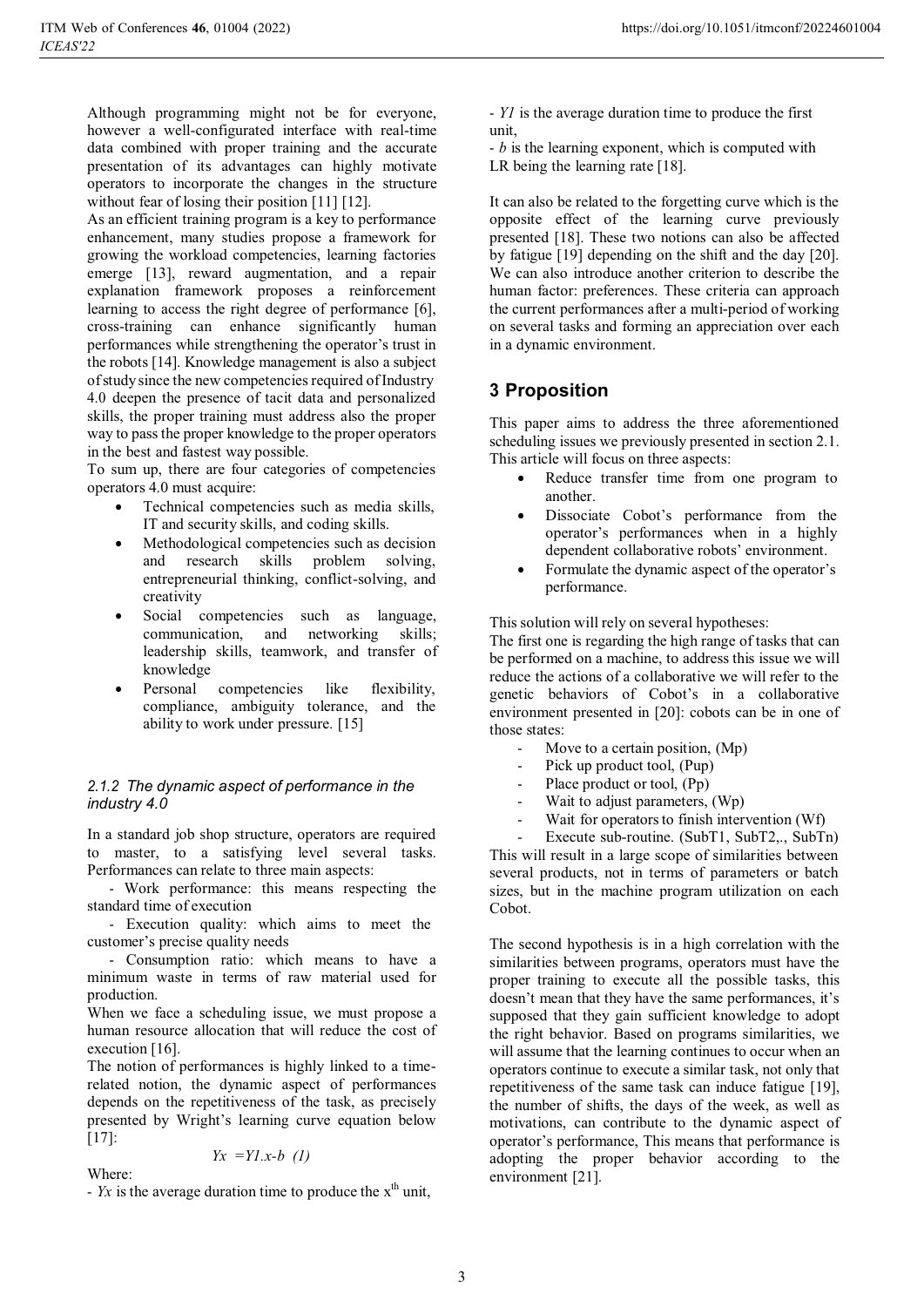#### **3.1 Reducing transfer time from one program to another.**

The first step of our study aims to standardize the scheduling issue, assuming that the operator's preferences will not affect the choice of task orders. The scheduling must be proposed by the supervisor based on the product to execute in a shift.

In a scenario where more than one shift must be executed in a period, a classification of the tasks will help propose an order where the final execution time is largely reduced. This classification should be based on similarities between tasks as well as the order of passage from one machine to another.

Let's suppose we have three machines, and five products, Product 1 passes from machine 1: execute the program Pick up product  $1$  (Pup1<sub>1</sub>) Move the product 1 to a precise position  $(Mp_1)$  then place it in its precise place  $(Pp1<sub>1</sub>)$  than it moves to machine 2 where operator set up parameters ( $Wp1_2$ ) while the machine waits, then it executes a subroutine (SubT1<sub>2</sub>), wait for the operator  $(WF1<sub>2</sub>)$  and move to product to the desired position, machine 3 waits for operator set up parameters  $(Wp1<sub>3</sub>)$ , then it executes a subroutine  $(SubT2<sub>1</sub>)$ , wait for the operator (WF1 $_3$ ) to conduct quality control and move to product to a precise position for transfer.

This applies to the 4 other products. Table 1 illustrate the specification of each product in terms of orders of the machine as well as the task performed and their time. The mention (Ph) expresses the Phases of transformations: the first phase is 10, the second is 20, and so on.

|                | M1                                  | M2                     | M <sub>3</sub>                      |
|----------------|-------------------------------------|------------------------|-------------------------------------|
| P <sub>1</sub> | $Ph=10$                             | $Ph=20$                | $Ph=30$                             |
|                | Pup1 <sub>1</sub>                   | Wpl <sub>2</sub>       | Wp13,                               |
|                | Mpl <sub>1</sub> , Ppl <sub>1</sub> | $SubT12$ ,             | SubT2 <sub>3</sub>                  |
|                |                                     | Wf12,                  | Wf13                                |
|                |                                     | Mpl2'                  |                                     |
|                | 3min                                | 15min                  | 10min                               |
| P <sub>2</sub> | $Ph=20$                             | $Ph=10$                |                                     |
|                | Wp2 <sub>1</sub>                    | Wp2 <sub>2</sub>       |                                     |
|                | SubT4 <sub>1</sub>                  | SubT2 <sub>2</sub>     |                                     |
|                | $Wf2_1$                             | $Wf2_2, Mp2_2$         |                                     |
|                | 10 <sub>min</sub>                   | 10 <sub>min</sub>      |                                     |
| P <sub>3</sub> |                                     | $Ph=10$                | $Ph=20$                             |
|                |                                     | Wp32,                  | $\overline{\text{Wp}}3_3,$          |
|                |                                     | SubT2 <sub>2</sub>     | SubT2 <sub>3</sub> ,                |
|                |                                     | Wf32                   | Wf2 <sub>3</sub> , Mp3 <sub>3</sub> |
|                |                                     | 12min                  | 10min                               |
| <b>P4</b>      | $Ph=10$                             | $Ph=20$                | $Ph=30$                             |
|                | Pup $41$ ,                          | Wp4 <sub>2</sub>       | $Wp4_3$ ,                           |
|                | $Mp41,$ Pp4 <sub>1</sub>            | SubT1 <sub>2</sub>     | SubT3 <sub>3</sub> ,                |
|                |                                     | Wf42,                  | Wf4 <sub>3</sub>                    |
|                |                                     | Mp4'2                  |                                     |
|                | $5\text{min}$                       | 10min                  | 15min                               |
| P <sub>5</sub> | $Ph=30$                             | $Ph=20$                | $Ph=10$                             |
|                | Wp5 <sub>1</sub>                    | Wp52,                  | Pup $53$ ,                          |
|                | SubT1 <sub>1</sub>                  | SubT1 <sub>2</sub>     | $Mp53,$ Pp5 <sub>3</sub>            |
|                | $Wf5_1$                             | Wf5 <sub>2</sub> , Mp5 |                                     |
|                | 15min                               | $\overline{15min}$     | 5min                                |

*Table 1: Tasks and machine orders for 5 products*

In this example, the first step is to identify the product that has the sequence in which the products pass from the same order of machines.

In this case, we can identify P1 and P4 that have the same order, P2 and P3 pass from the same machine 2 in the first phase then they move to different machines, Then P5 has its unique order.

So now we have 3 families: (P1, P4); (P2, P4), and P5. The proposed order relies upon the observation that the first family represents more similarities than the second, and so on.

The order in the same family can be based on standard algorithms like generalized Johnson when the products present high similarities in subprograms and order. which means that for the first family we will have product 4 than product 1. When we are in the presence of few similarities between the products we based our analysis on the minimum time of execution of similar tasks, which means that for the second family we will start with P2 since the Time of execution on the machine M2 is less than the time of execution of product 3 on the same machine. We can also base our analysis on the examination of each product. Figure 2 presents a proposition of scheduling the 5 products-3 machines scheduling using the logic aforementioned. At this point, we can see that changes in the program will be reduced to a minimum, assuming that the tasks realized in a high collaboration between humans and Cobots are conducted in the fastest and best way possible. Which led to the second part of our proposition.



**Fig 2:** Scheduling of 5 Products- 3 machines

#### **3.2 Dissociating human and robots' performance**

The kernel of collaborative robots relies on the assumption that robots work hand in hand with operators in synergy and complementarity, several degrees of collaboration can exist: independent, simultaneous, sequential, and supportive [1].

Independent and simultaneous don't raise the issue of dissociating human and robot's performance as the time of execution must be in the first scenario attributed to the operator or machine. In the second one, humans and machines share the same time execution, which makes it easier to identify the performance.

However, in the sequential scenario, we must navigate from one task to another according to who does what!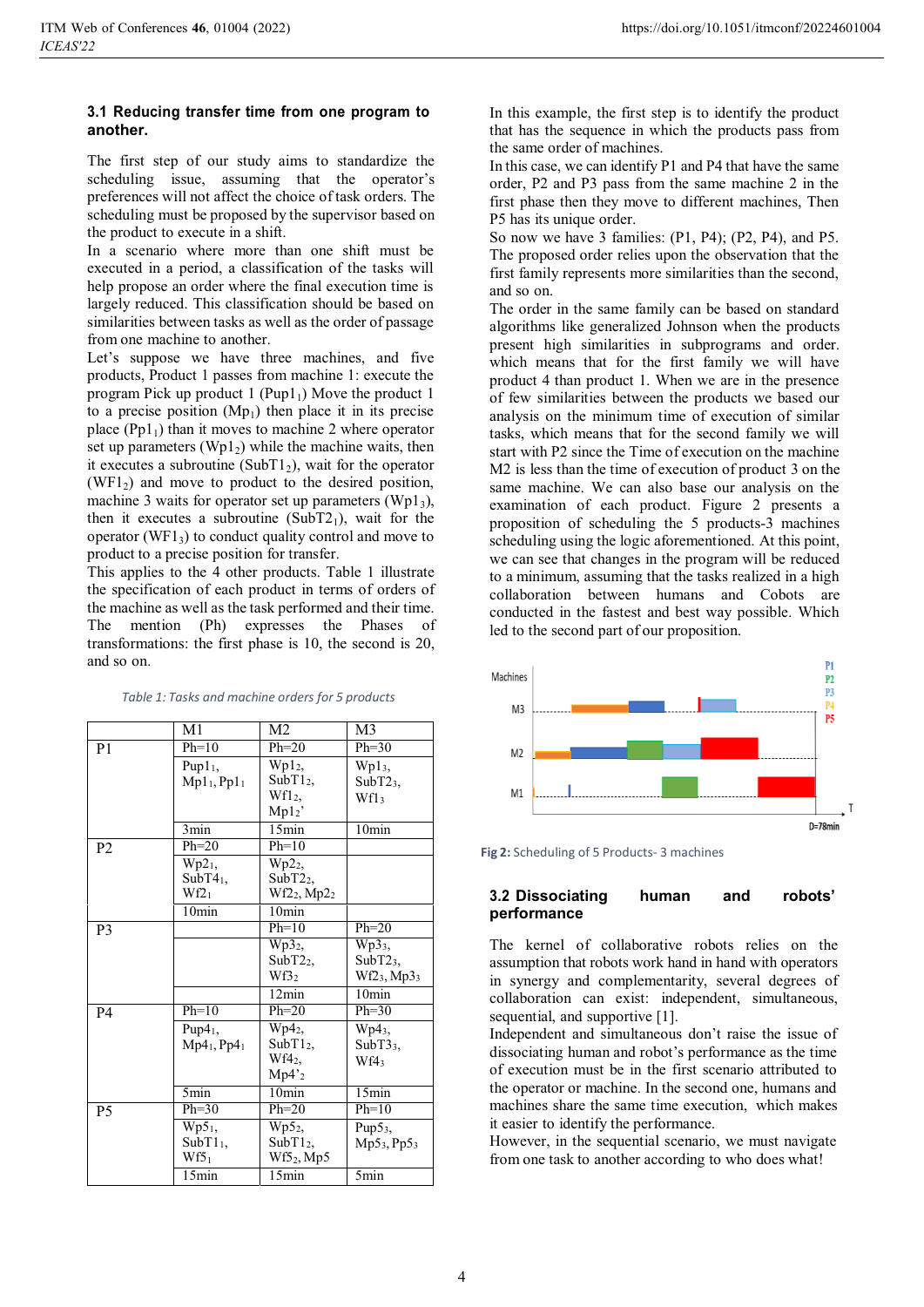In the supportive scenario, the average duration of execution can be calculated during the training process, of course, this duration must be corrected to embody the fact that not everybody is an expert from day one. When the duration time is higher than the standard time of execution, both robots and humans must assess the anomalies and validate them. This will imply that robots and operators can raise anomalies during the execution and support one another to resolve the issue raised.

#### **3.3 Dynamic formulation of operator's performance**

Operators' performance is highly linked to the time of execution of each task, this assumes that during the training, the trainee must be aware of the standard time of execution of each task. The performance factor is simply the ratio between the Real-Time Execution (TE) of task I and the Standard Time of Execution  $(TE_{is})$  of task i. The quality and ratio consumption must be validated by the machine to avoid having products that

don't meet the client's needs.

$$
Wij = \frac{TEij}{TE\ is} (2)
$$

Where:

- $W_{ij}$  is the operator j performance level for task i.
- $TE_{ii}$  is the Real-Time Execution for operators j for task i
- TE<sub>is</sub> is the Standard Time Execution for task i

Based on the second hypothesis mentioned in section 3, operators' performances must be collected from day one. Their social behavior must be also assessed: Learning curve, forgetting curve, fatigue parameters, and preferences. The calculated performance must depend on the number of times a similar task has been performed as well as the day of the week the shift number.

Several parameters must be defined as well: for example, we can state that after one week of not executing a certain task the forgetting curve gets activated and operators will be needing assistance from robots, supervisors, or colleagues to execute this particular task. The expression of execution time depends also on the fatigue that results from the occurrence of each task, this fatigue can be more pronounced in the last shift or on the last day of the week, and modifiers are proposed to embody this particularity. Preferences can also be deduced from asking operators, this aspect can increase the operator's motivations.

The Execution Time For operator j after a multiperiod where he performed Task i is:

$$
TEij = TE_{nij}. Wm_j.SJM_j.P_{ij} (3)
$$

Where:

 $TE<sub>nii</sub>$  is the time of execution of operator j after n repetition of task i. In this case, we can use the right formula for the learning curve if repetition occurs in a week for example. If a

week passes by, and operators did not use this particular program we will assume that the forgetting curve gets activated and announce that operator needs assistance [17].

- Wm<sub>i</sub> is a weekly modifier that relies on the day the task occurs; each day of the week will have a personalized value for each operator j [20].
- $SIM<sub>i</sub>$  is a modifier that relies on the occurrence of the shift, in the morning, in the midday or the afternoon, it is always linked to the operator j [20].
- $P_{ij}$  is the preference of the operator j of task i; it can add a subjective factor that might increase significantly the time of execution.

We can easily deduce the formulation of dynamic performance from (2) and (3):

$$
Wij = \frac{TEnij.Wmj.SJMj.Pij}{TE \text{ is}} \quad (4)
$$

This phase will help measurably to orient the decision of the supervisor in terms of the operator's task allocation, with the proper review of their real performance, supervisors can propose the right operator for the right shift. They can also anticipate if they need the assistance of help with a certain task and be present at the moment, or find proactive solutions to empower operators to do the task properly. This will embody the concept of continuous learning and knowledge management.

### **4 Discussion**

This paper aims to address several issues that make scheduling in a collaborative environment highly difficult. The high variety of products and the large number of tasks to perform can impair any attempt to propose an order with such a high number of constraints. Adding to that, performance notion can be very difficult to determine as the time of execution can be related to tasks executed by operators only, tasks executed by robots and operators, and tasks executed by robots. Operators can work on variable dependencies scenarios which makes it even harder de determine each entity's execution time to evaluate its performance. Another difficulty resides in the human factors: learning curve, fatigue, and preference are factors that characterize each operator and affect greatly their performances.

This paper gives a proposed schedule based on the assumption of similarities between tasks. It also proposes a way to dissociate human performance from robot ones. As well as a proposed equation to calculate real-time human performance. On one hand, this proposition has the advantage of using real-time performance value to decide who does what, it might also give an insight into whom might need assistance for certain tasks, which results in increasing collaboration and trust between robots and humans. On another hand, these solutions can put us on the right path to resolving highly complex scheduling problems.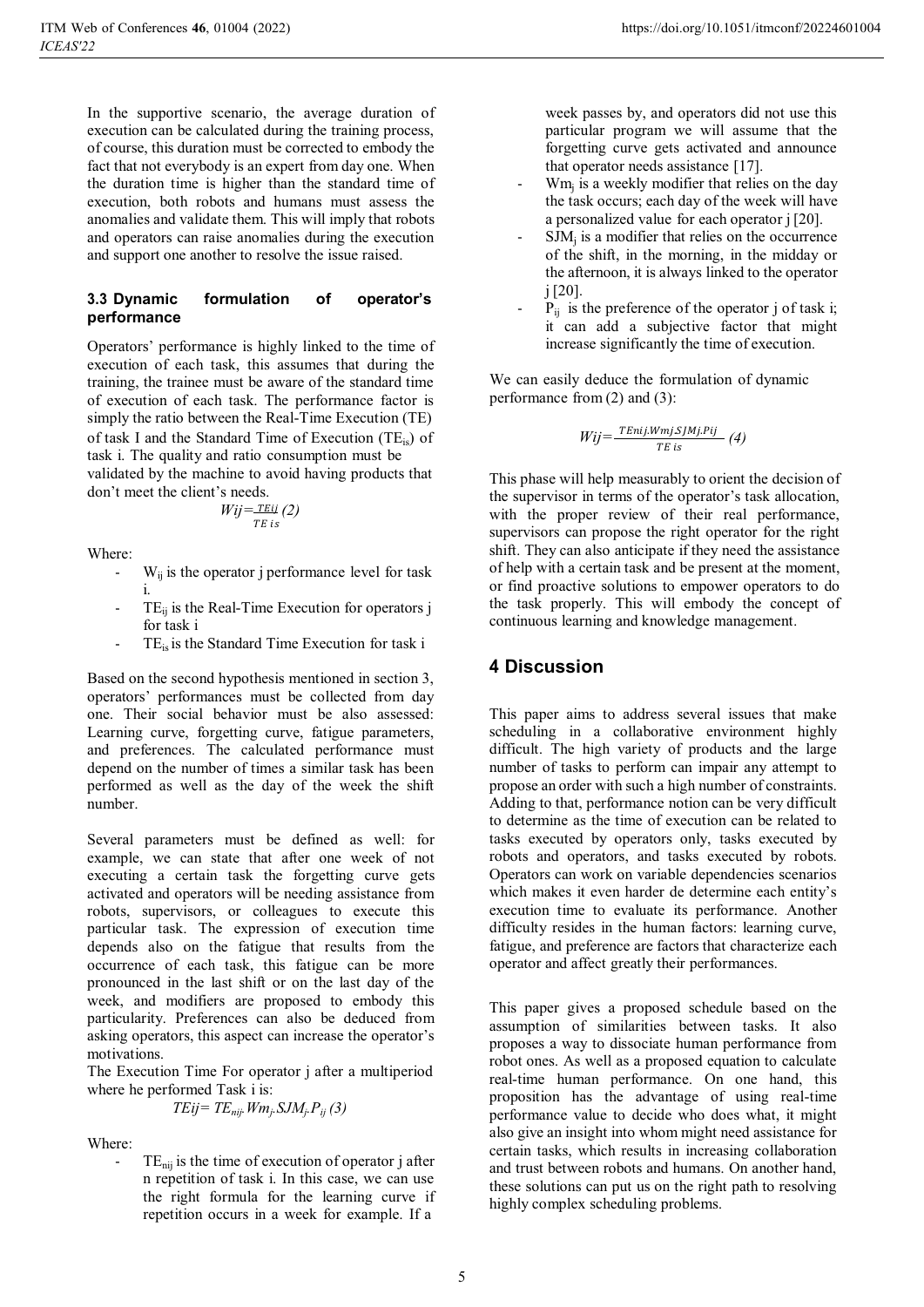# **5 Conclusion**

In the framework of the collaborative robot, the suggested research attempts to handle an assignment workload problem as well as a scheduling issue. The scheduling difficulty arises from the unique characteristics of each product and the changing aspect of the operator's performance. On the one side, the high level of personalization can make scheduling more difficult. Operator job allocation, on the other hand, is based on the dynamic component of their performances. Another issue is the dependency between robots and operators, which might make it impossible to distinguish between operator and Cobot performance.

The purpose of this work is to address these three challenges and suggest solutions for fulfilling scheduling based on real-time data. The main drawbacks of our proposal are related to the acquisition of tacit knowledge and competencies while dealing with scheduling challenges. Future contributions will present a method to aid automate the operator's allocation, as well as handling the task's similarities to suggest a proper schedule using real-time data.

## **References**

- 1. S. El Zaatari, M. Marei, W. Li, and Z. Usman, "Cobot programming for collaborative industrial tasks: An overview," *Robotics and Autonomous Systems*, vol. 116, pp. 162–180, Jun. 2019, DOI: 10.1016/j.robot.2019.03.003.
- 2. M. Knudsen and J. KaiVo-Oja, "Collaborative Robots: Frontiers of Current Literature," *Journal of Intelligent Systems: Theory and Applications*, pp. 13–20, Nov. 2020, DOI: 10.38016/jista.682479.
- 3. P. Tsarouchi, S. Makris, and G. Chryssolouris, "Human-robot interaction review and challenges on task planning and programming," *International Journal of Computer Integrated Manufacturing*, vol. 29, no. 8, pp. 916–931, Aug. 2016, DOI: 10.1080/0951192X.2015.1130251.
- 4. A. G. Frank, L. S. Dalenogare, and N. F. Ayala, "Industry 4.0 technologies: Implementation patterns in manufacturing companies," *International Journal of Production Economics*, vol. 210, pp. 15–26, Apr. 2019, DOI: 10.1016/j.ijpe.2019.01.004.
- 5. D. Mourtzis and E. Vlachou, "A cloud-based cyber-physical system for adaptive shop-floor scheduling and condition-based maintenance," *Journal of Manufacturing Systems*, vol. 47, pp. 179–198, Apr. 2018, DOI: 10.1016/j.jmsy.2018.05.008.
- 6. A. Tabrez, S. Agrawal, and B. Hayes, "Explanation-Based Reward Coaching to Improve Human Performance via Reinforcement Learning," in *2019 14th ACM/IEEE International Conference on Human-Robot Interaction (HRI)*,

Daegu, Korea (South), Mar. 2019, pp. 249–257. DOI: 10.1109/HRI.2019.8673104.

- 7. A. Kinast, K. F. Doerner, and S. Rinderle-Ma, "Biased random-key genetic algorithm for cobot assignment in an assembly/disassembly job shop scheduling problem," *Procedia Computer Science*, vol. 180, pp. 328–337, 2021, DOI: 10.1016/j.procs.2021.01.170.
- 8. B. Cunha, A. M. Madureira, B. Fonseca, and D. Coelho, "Deep Reinforcement Learning as a Job Shop Scheduling Solver: A Literature Review," in *Hybrid Intelligent Systems*, vol. 923, A. M. Madureira, A. Abraham, N. Gandhi, and M. L. Varela, Eds. Cham: Springer International Publishing, 2020, pp. 350–359. DOI: 10.1007/978-3-030-14347-3\_34.
- 9. C. Emeric, D. Geoffroy, and D. Paul-Eric, "Development of a new robotic programming support system for operators," *Procedia Manufacturing*, vol. 51, pp. 73–80, 2020, DOI: 10.1016/j.promfg.2020.10.012.
- 10. L. B. Liboni, L. O. Cezarino, C. J. C. Jabbour, B. G. Oliveira, and N. O. Stefanelli, "Smart industry and the pathways to HRM 4.0: implications for SCM," *Supp Chain Management*, vol. 24, no. 1, pp. 124–146, Jan. 2019, DOI: 10.1108/SCM-03- 2018-0150.
- 11. D. Mourtzis and E. Vlachou, "A cloud-based cyber-physical system for adaptive shop-floor scheduling and condition-based maintenance," *Journal of Manufacturing Systems*, vol. 47, pp. 179–198, Apr. 2018, DOI: 10.1016/j.jmsy.2018.05.008.
- 12. G. Giannopoulou, E.-M. Borrelli, and F. McMaster, "'Programming - It's not for Normal People': A Qualitative Study on User-Empowering Interfaces for Programming Collaborative Robots," in *2021 30th IEEE International Conference on Robot & Human Interactive Communication (RO-MAN)*, Vancouver, BC, Canada, Aug. 2021, pp. 37–44. DOI: 10.1109/RO-MAN50785.2021.9515535.
- 13. B. Schallock, C. Rybski, R. Jochem, and H. Kohl, "Learning Factory for Industry 4.0 to provide future skills beyond technical training," *Procedia Manufacturing*, vol. 23, pp. 27–32, 2018, DOI: 10.1016/j.promfg.2018.03.156.
- 14. S. Nikolaidis, P. Lasota, R. Ramakrishnan, and J. Shah, "Improved human-robot team performance through cross-training, an approach inspired by human team training practices," *The International Journal of Robotics Research*, vol. 34, no. 14, pp. 1711–1730, Dec. 2015, DOI: 10.1177/0278364915609673.
- 15. M. Hernandez-de-Menendez, R. Morales-Menendez, C. A. Escobar, and M. McGovern, "Competencies for Industry 4.0," *Int J Interact Des Manuf*, vol. 14, no. 4, pp. 1511–1524, Dec. 2020, doi: 10.1007/s12008-020-00716-2.